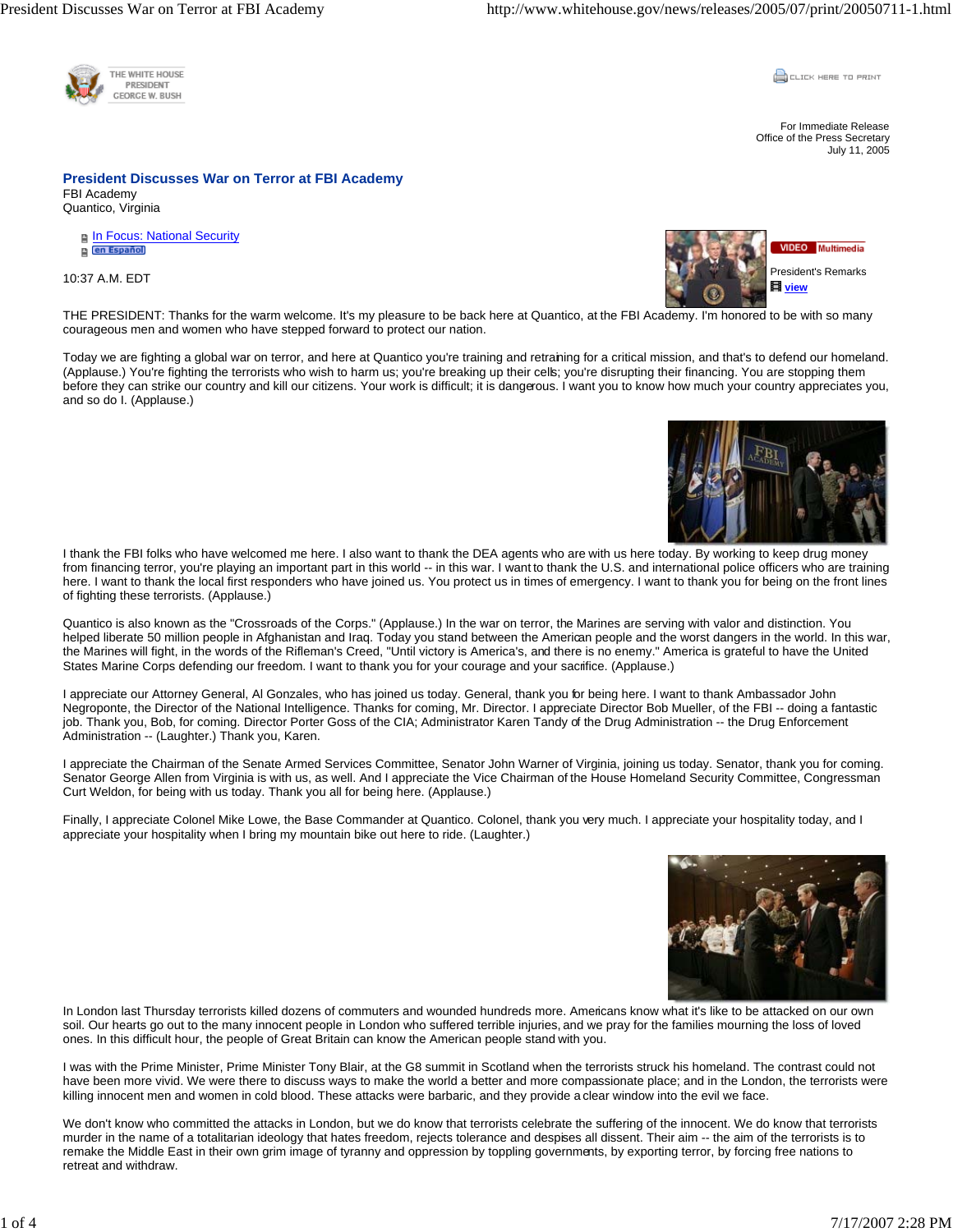To achieve these aims, they attacked our country on September the 11th, 2001. They've continued to kill -- in Bali, in Casablanca, Riyadh, Jakarta, Istanbul, Madrid and elsewhere. These kind of people who blow up subways and buses are not people you can negotiate with, or reason with, or appease. In the face of such adversaries there is only one course of action: We will continue to take the fight to the enemy, and we will fight until this enemy is defeated. (Applause.)

The terrorists want to attack our country and harm our citizens. They believe that the world's democracies are weak, and that by killing innocent civilians they can break our will. They're mistaken. America will not retreat in the face of terrorists and murderers. (Applause.) And neither will the free world. As Prime Minister Blair said after the attacks in London, "Our determination to defend our values and our way of life is greater than their determination to cause death and destruction to innocent people." The attack in London was an attack on the civilized world. And the civilized world is united in its resolve: We will not yield. We will defend our freedom. (Applause.)



Our nation has no greater mission than stopping the terrorists from launching new and more deadly attacks. And whether you're fighting the terrorists in Afghanistan or Iraq, or routing out terrorists here at home, America is counting on you to stop them.

To accomplish this vital mission, we have a comprehensive strategy in place. We're working to protect the homeland. We're working to improve our intelligence so we can uncover terrorist plots before they unfold. And we're staying on the offensive. We're fighting the enemy in Iraq and Afghanistan and across the world so we do not have to face them here at home.

And we are spreading the hope of freedom across the broader Middle East. By offering an altemative to the terrorists' dark vision of hatred and fear, we are laying the foundation of peace for our children and our grandchildren. (Applause.)

To protect the American people, we continue to take extraordinary measures to defend the homeland. We created a new Department of Homeland Security. We're posting Homeland Security personnel at foreign ports and strengthening airport and seaport security. We're instituting better visa screening for those entering the United States. We're working to prevent potential terrorists from coming across our borders and violating our immigration laws. We're protecting our nation's critical infrastructure -- our bridges and tunnels, our transportation systems, our nuclear power plants and water treatment facilities, and the cyber networks that keep our government and our economy running.

We've provided more than \$14 billion over the last four years to train and equip local first responders. In all, we've more than tripled funding for homeland security since 2001. We're working tirelessly to protect the American people and to prevent new terrorists attacks. In an age of new dangers, we're doing everything in our power to do our jobs. And I want to thank you for your hard work. (Applause.)

To defend our homeland, we need the best possible intelligence. We face a new kind of enemy. This enemy hides in caves and plots in shadows, and then emerges to strike and kill in cold blood in our cities and communities. Staying a step ahead of this enemy and disrupting their plans is an unprecedented challenge for our intelligence community. We're reforming our intelligence agencies to meet the new threats. We've established a new National Counterterrorism Center where we are bringing together all the available intelligence on terrorist threats. We're sharing intelligence across all levels of government -- the federal level, the state level, and the local level.

We're working with our allies to share information, and to prevent terrorists from obtaining weapons of mass destruction. Thanks to the hard work of hundreds in our intelligence community, we have stopped a number of grave threats to the American people. Together with our allies, we uncovered and dismantled Libya's nuclear program. We worked with Pakistan and other nations to shut down the world's most dangerous nuclear trading network. And since September the 11th, our coalition has disrupted a number of al Qaeda terrorist plots, arrested al Qaeda operatives here to case specific U.S. targets, and caught others trying to sneak into our country.

Our enemy is constantly studying our defenses and adapting its own tactics, so we must constantly strengthen our capabilities. And that's why I appointed a bipartisan commission, led by Judge Laurence Silberman and former Senator Chuck Robb. I asked them to give me an unvarnished look at our intelligence capabilities and our intelligence successes, as well as analyzing our intelligence failures. Two weeks ago, after careful review, I approved 70 of the commission's recommendations for implementation.

One of the new steps we're taking is the creation of the National Security Service within the FBI, to more completely integrate the Bureau's work with the intelligence community. The purpose of this change is to strengthen the FBI, so it not only investigates terrorist crimes after they happen, but the FBI can be more capable to stop the terrorist acts before they happen. The FBI is in the fight. The FBI has deployed its personnel across the world, in Iraq and Afghanistan and other fronts in the war on terror. FBI agents are questioning captured terrorists and uncovering information that will help prevent new attacks on our homeland.

Here in America, the FBI has helped break up terrorist cells and financing networks in California, in Oregon, Illinois, North Carolina, New York, New Jersey, Virginia, Florida and other states. And one of the important tools federal agents have used to protect America is the Patriot Act. I call on Congress to reauthorize the 16 critical provisions of this act that are scheduled to expire at the end of this year. The terrorist threats against us will not expire at the end of this year, and neither should the protections of the Patriot Act. (Applause.)

The FBI efforts are central to our success in the war on terror. The agents and analysts in this hall, and your colleagues around the country, work around the clock to prevent new attacks, and I thank you for that. With every cell you uncover, and every terrorist you arrest, you're making this country safer. Thanks for a job well done. (Applause.)

We know that there is no such thing as perfect security, and that in a free and open society it is impossible to protect against every threat. As we saw in London last week, the terrorists need to be right only once. Free nations need to be right a hundred percent of the time. The best way to defend America is to stay on the offense. When terrorists spread their -- spend their days and nights struggling to avoid death or capture, they are less capable of arming and training and plotting new attacks.

So, together with our allies, we're on the offense, and we will stay on the offense. We have damaged the al Qaeda network across the world. In the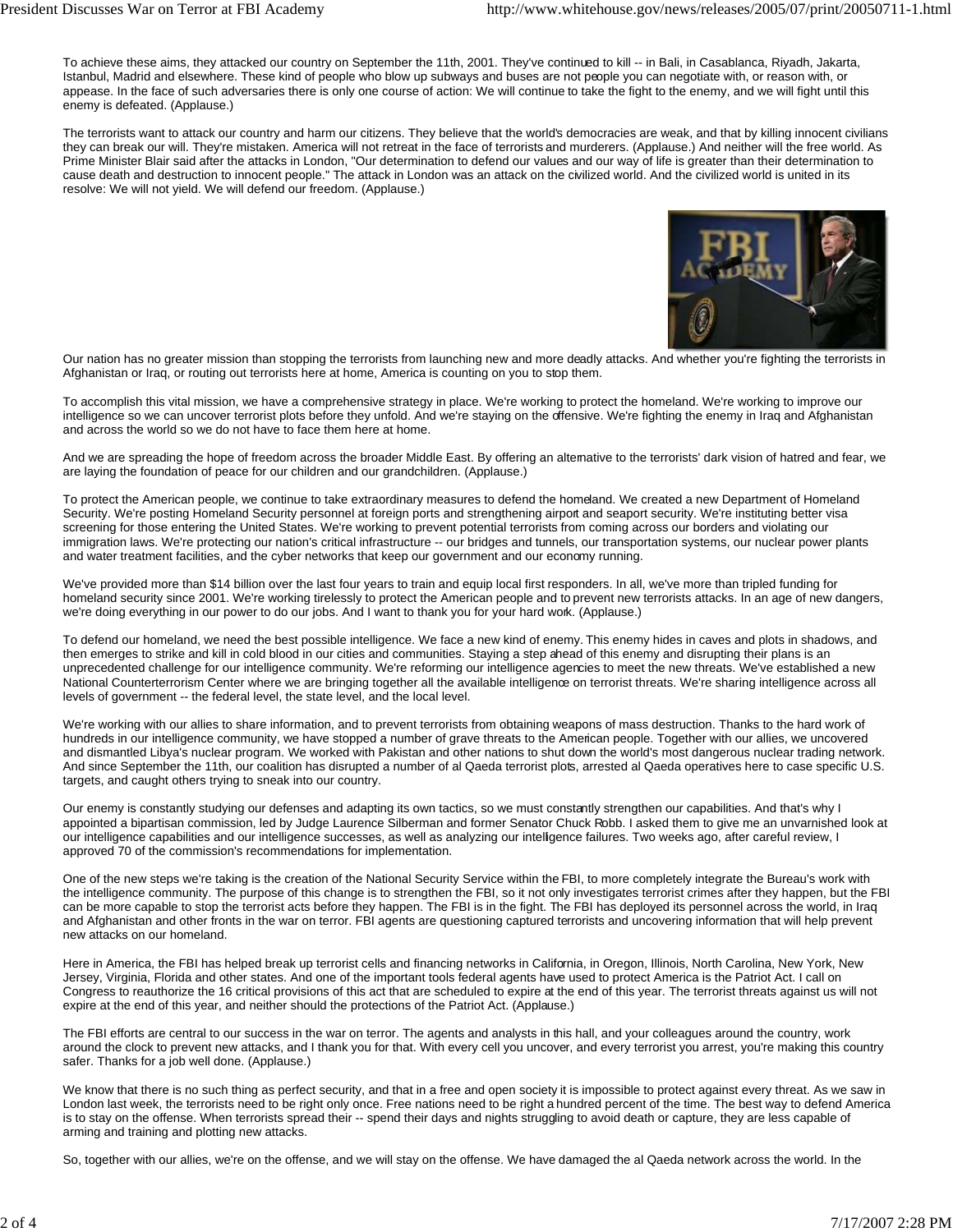Persian Gulf, al Qaeda's chief of operations has been captured. In southeast Asia, a top strategist for al Qaeda's associate group was captured. In Pakistan, top al Qaeda leaders have been captured, including one of bin Laden's senior terrorist facilitators. We captured the mastermind of the September the 11th attacks. We captured a terrorist involved in the bombings of the U.S. embassies in Kenya and Tanzania, and a key planner in the attack on the USS Cole. Our ally, Pakistan, has killed or captured more than 600 terrorists, including bin Laden's chief of operations, a man named al-Libbi. Saudi Arabia has killed or captured more than two dozen of its most wanted terrorists.

The terrorists remain dangerous, but from the mountains of Afghanistan to the border regions of Pakistan, to the Horn of Africa, and to the islands of the Philippines, our coalition is bringing our enemies to justice, and bringing justice to our enemies. (Applause.) We will keep the terrorists on the run until they have no place left to hide.

In the war on terror, Iraq is now a central front. The terrorists fight in Iraq because they know that the survival of their hateful -- hateful ideology is at stake. They know that as freedom takes root in Iraq, it will inspire millions across the Middle East to claim their liberty, as well. And when the Middle East grows in democracy and prosperity and hope, the terrorists will lose their sponsors. They'll lose their recruits. They will lose their hopes for turning that region into a base of attacks against America and our allies.

The stakes in Iraq are high, and no one knows the stakes better than our troops. An American battalion commander in Iraq put it this way in an email: "I know that most of you are probably asking if our presence here and loss of human life are worth it. We're here for a purpose. And if not now, when will we stand up to the terrorists that are sick enough to do these things in God's name?"

We are standing up, and the sacrifice is worth it. By helping Iraq's -- the Iragis build a free nation that is an ally in the war on terror, we are advancing the cause of freedom and the cause of peace. (Applause.)

To help Iraqis build a free nation, we have a clear plan with both a military track and a political track. Our military is pursuing the terrorists and helping to train Iraqi security forces so they can defend their people and fight the enemy on their own. Our plan can be summed up this way: As the Iraqis stand up, we will stand down.

Our troops see the progress the Iraqi security forces have made. Captain Glenn Colby of the Rhode Island National Guard says that when he arrived in Iraq over a year ago, the Iraqi police were afraid to go outside their building. Recently, he says, the soldiers were on patrol when the Iraqi police charged past them in hot pursuit of insurgents. He says of the Iraqi police, "Now you see them everywhere. You see them at checkpoints on the streets; you see them on patrol; you see them stand and fight."

The Iraqi people are seeing progress. They're stepping forward to the fight. One Iraqi who stepped forward is a traffic cop named Jamal. Recently, Jamal was training in the city of Irbil with about 200 other recruits, when a red car came hurtling toward them and it exploded. He survived, but many of his comrades did not. Here's what he says: "I saw friends killed and wounded and crying out and blood everywhere. It is not the first time they tried to kill us ... we're not afraid. I'll stay a policeman and serve my country." Americans are proud to serve alongside such brave allies, people willing -- (applause) -- people willing to take risk for democracy and freedom, people willing to sacrifice.

The leaders of the new Iraqi military see the progress. The Iraqi general in charge of his country's elite special forces puts it this way: Before, "the Americans were taking the lead and we were following." Now, he said proudly that his forces were taking the lead. We are working for the day when the entire Iraqi army can say the same thing. Our coalition will help Iraqis so they can fight the enemy on their own. And then American forces can come home to a proud and grateful nation. (Applause.)

We know that the terrorists will not be defeated by force of arms alone. Iraqis need a strong military to engage the enemy. But just as important is a strong and secure democracy that will provide an alternative to the terrorists' ideology of hate. So Iraqis are hard at work building the institutions of a free society.

In January, more than 8 million Iraqis defied the terrorists and cast their ballots in the country's first free elections in decades. (Applause.) Now, their Transitional National Assembly is working to write a new constitution for a free Iraq. And Iraq's new leaders are reaching out to Sunni Arabs who did not participate in the January elections. Last week, 15 Sunni Arab delegates jointed the committee that is drafting a new Iraqi constitution. More and more Sunni Arabs say they intend to vote in the constitutional referendum later this year. Support for the democratic progress -- process is growing throughout Iraq, including in the Sunni Arab communities.

As a Iraqis take these steps toward political and military reform, they are building a free ration that will be a beacon -- a beacon of liberty in the Middle East. The success of democracy in Iraq is sending forth the news from Damascus to Tehran that freedom can be the future of every nature.

The Palestinian people have gone to the polls and have chosen a leader committed to negotiation instead of violence. In Lebanon, people took to the streets to demand the restoration of their sovereignty, and they have now gone to the polls and voted in free elections. And as freedom spreads in these countries, it is inspiring democratic reformers in places like Egypt and Saudi Arabia.

Our troops on the front lines see this transformation up close. Marine Lance Corporal Marty Schwader recently returned from Iraq. He says, "We really kicked something off in the Middle East, and all the countries over there are starting to really think about the way they want to run their countries."

The heart of our strategy is this: Free societies are peaceful societies. So in the long run, the only way to defeat the ideologies of hatred and fear, the only way to make sure our country is secure in the long run, is to advance the cause of freedom.

We have seen freedom conquer evil and secure the peace before. In World War II, free nations came together to fight the ideology of fascism, and freedom prevailed. And today Germany and Japan are allies in securing the peace. In the Cold War, freedom defeated the ideology of communism and led to a Europe whole, free and at peace.

Today in the Middle East freedom is once again contending with an ideology that seeks to sow anger and hatred and despair. And like fascism and communism before, the hateful ideologies that use terror will be defeated by the unstoppable power of freedom and democracy. (Applause.)

Prime Minister recently said, "There is no hope in terrorism, nor any future in it worth living, and it is the hope that is the alternative to this hatred." So we'll spread the hope of freedom and leave a more peaceful world for our children and our grandchildren.

This week there's great suffering in the city of London, but Londoners are resilient. They have faced brutal enemies before. A city that survived the Nazi blitz will not yield in the face of thugs and assassins. And just as America and Great Britain stood together to defeat the totalitarian ideologies of the 20th century, we now stand together against the murderous ideologies of the 21st century.